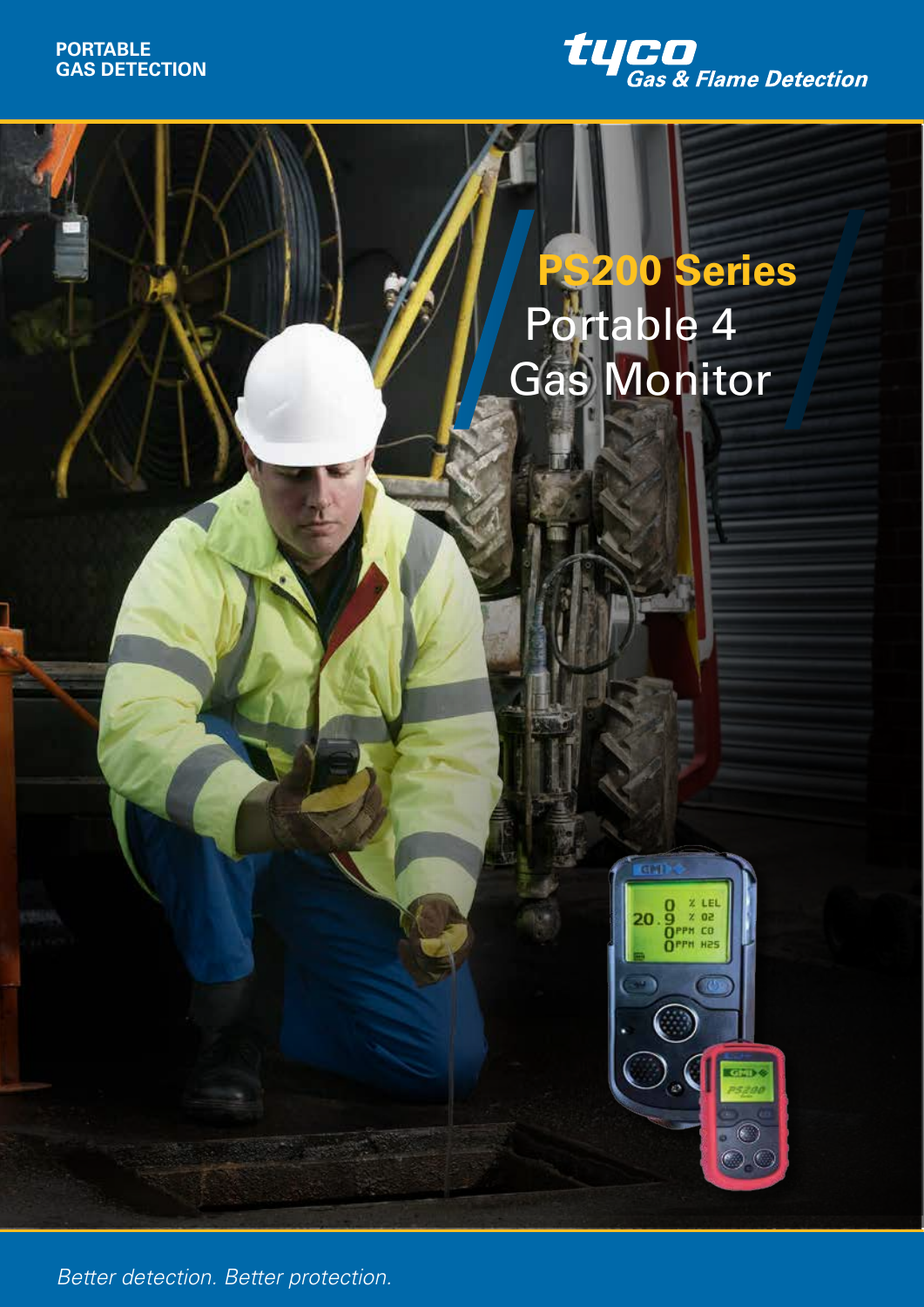

The Tyco Gas & Flame Detection (GMI) PS200 Series detects all possible combinations of LEL, O2, CO, H2S, including single gas detection. In addition to displaying all gas readings simultaneously, the user can also initiate a manual bump test anytime.

The PS200 accessory pack includes the following as standard: USB Charging/Comms Clip, Universal Power Plug, User CD-ROM, Quick Operating Instructions. Tubing (3m) complete with a Quick Connector is also supplied as standard with pumped instruments.



- **Lightweight**
- Sensor integrity checking
- Robust construction
- Ease of maintenance
- Man down alarm (optional)

| <b>TECHNICAL SPECIFICATION</b>        |                                                                                                                                                                                                                                                                                                                                 |
|---------------------------------------|---------------------------------------------------------------------------------------------------------------------------------------------------------------------------------------------------------------------------------------------------------------------------------------------------------------------------------|
| Size:<br>Weight:<br>Temperature:      | $121 \times 59 \times 32$ mm (4.8" x 2.3" x 1.3")<br>230g (8oz) with pump 215g (7.6oz) without pump<br>-20°C to +50°C (-4°F to 122°F)                                                                                                                                                                                           |
| Humidity:                             | O to 95% R.H non-condensing                                                                                                                                                                                                                                                                                                     |
| Alarms:                               | Highly visible flashing LED, piercing >90dB audible                                                                                                                                                                                                                                                                             |
| Display:                              | Green and red LCD backlight display                                                                                                                                                                                                                                                                                             |
| Datalogging:                          | Timed: 24 hours of timed logs at 1 log per minute<br>Session: Minimum of 180 logs<br>Calibration: Minimum of 8 calibration logs<br>Bump Logs: Minimum of 180 logs                                                                                                                                                               |
| Battery:                              | Lithium Ion rechargeable battery<br>Run Time: Up to *80 / 14 hrs (diffusion)<br>Up to *20 / 8 hrs (pumped)<br>Charging Time < 4 hrs                                                                                                                                                                                             |
| Enclosure:                            | High impact rubberized polycarbonate case                                                                                                                                                                                                                                                                                       |
| Drop Test:                            | 3m (10ft)                                                                                                                                                                                                                                                                                                                       |
| IP Rating:                            | IP <sub>67</sub>                                                                                                                                                                                                                                                                                                                |
| <b>Response Times</b><br>$(T_{90})$ : | LEL = 15 secs (IEC 60079-29-1)<br>$O_2$ = 12 secs (BSEN 50104)<br>$CO < 20$ secs<br>$H_2S < 20$ secs                                                                                                                                                                                                                            |
| Approvals:                            | $ATEX \&$ II 2G Exia d IIC T4 Gb<br><b>IECE<sub>X</sub></b><br>Exia d IIC T4 Gb<br>ATEX $\mathbb{Z}$ II 1G Ex ia IIC T4 Ga*<br>Ex ia IIC T4 Ga*<br><b>IECE<sub>X</sub></b>                                                                                                                                                      |
|                                       | $\mathbb{C}_{\mathsf{S}\mathsf{A}}\mathsf{S}\mathbf{B}_{\mathsf{S}}$<br>Combustible Instruments:<br>Class I, Div. 1 Groups A, B, C, D<br>Class I, Zone 1 AEx d ia IIC T4 Gb, Ex ia d IIC T4 Gb<br>Class I, Div. 1 Groups C,D <sup>*</sup><br>Class I, Zone O AEx ia IIB T4 Ga, Ex ia IIB T4 Ga*<br>Non-combustible instruments: |
|                                       | Class I, Zone O AEx ia IIC T4 Ga, Ex ia IIC T4 Ga<br>$\odot$ MED (0038/YY) - Module B & E                                                                                                                                                                                                                                       |
|                                       | C60518                                                                                                                                                                                                                                                                                                                          |
| Warranty:                             | 2 vears as standard                                                                                                                                                                                                                                                                                                             |



|                              | BUMP |
|------------------------------|------|
| .IBRATION<br>DUE<br>MAR 2012 | 20.  |
|                              |      |

Red display in alarm conditions

Configurable calibration options

Configurable bump options

**TEST** 

О

c

PASS

% LEL

 $x$  oz

npph co

OPPN H2S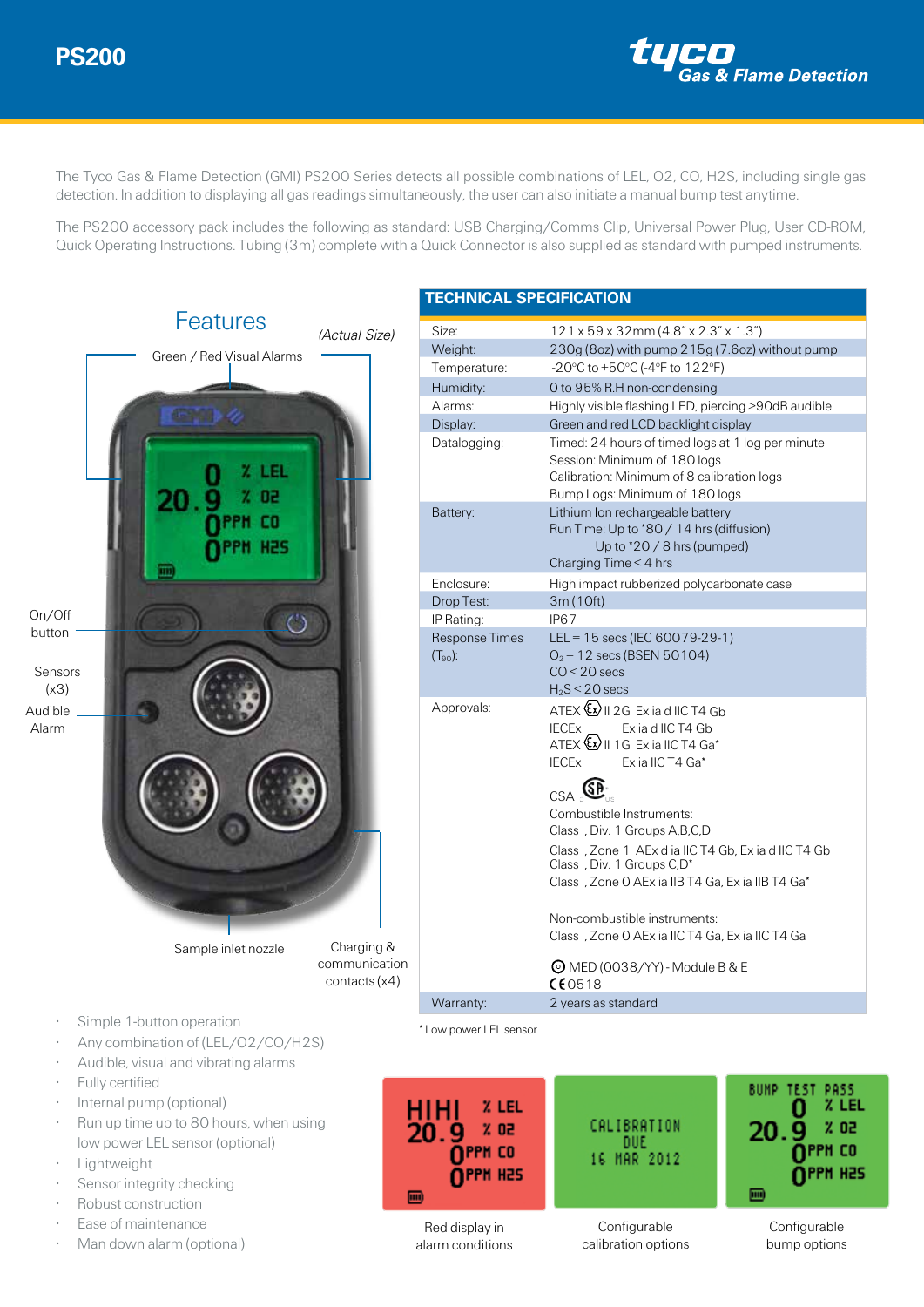

## Automatic Bump Testing and Calibration

To complement the Personal Surveyor product line, Tyco Gas & Flame Detection has developed a compact, robust and easy to use Auto Bump & Calibration Station that can provide full bump and calibration options. Data transfer is facilitated using a USB memory stick with Standalone software that is simple to set up and customise based on end users' specifications. Standalone, PC, and ethernet versions are available.



#### **Standalone**

By adding the Auto Bump & Calibration Station to your PS 200 package, data can be easily retrieved using specific software in a user-friendly time logged format. This gives you the ability to create and print your personalised calibration certificate.

#### PC

working (7 colours available)

Allows easy configuration (bump test or calibration) of Auto Bump & Calibration Station and allows all results to be automatically stored to a database on the PC. The stored results can be easily viewed and calibration certificates produced. The history of all results can be easily viewed and reports of instruments can be easily compiled.

### **Ethernet**

Same as PC except multiple units can be connected to a network allowing one PC to control and receive data.

| <b>AUTO BUMP &amp; CALIBRATION STATION</b><br><b>TECHNICAL SPECIFICATION</b> |                                                                    |  |  |
|------------------------------------------------------------------------------|--------------------------------------------------------------------|--|--|
| Size:                                                                        | 200 x 140 x 135mm (7.9" x 5.5" x 5.3")                             |  |  |
| Weight:                                                                      | 1.2kg (43oz)                                                       |  |  |
| Interfaces:                                                                  | Standalone / USB / Ethernet                                        |  |  |
| LED.<br>Indicators:                                                          | Power (Green) / Testing (Yellow) / Pass (Green) /<br>Fail (Red)    |  |  |
| Testing Time:                                                                | Bump Test 60 secs<br>Calibration Test 90 secs                      |  |  |
| Data Storage:                                                                | >6000 Bump & Calibration results                                   |  |  |
| Power Supply:                                                                | 12V dc, 2A                                                         |  |  |
| Operating<br>Temperature:                                                    | $-10^{\circ}$ C to $40^{\circ}$ C<br>(14°F to 104°F)               |  |  |
| Gas Ports:                                                                   | 3 (Air, Combi Gas & Exhaust)<br>Contact GMI for other combinations |  |  |

|                |               | <b>SENSOR SPECIFICATION</b> |                   |
|----------------|---------------|-----------------------------|-------------------|
| GAS            | <b>RANGES</b> | <b>INCREMENTS</b>           | <b>SENSORTYPE</b> |
| I FL           | 0-100% FI     | 1% I FI                     | Catalytic Bead    |
| O <sub>2</sub> | $0 - 25%$     | $0.1\%$                     | Flectrochemical   |
| CO             | 0-1000ppm     | 1ppm                        | Flectrochemical   |
| $H_2S$         | $0-100$ ppm   | 1 ppm                       | Flectrochemical   |

#### **COMBUSTIBLE SENSOR OPTIONS**

| LEL SENSOR           | <b>BENEFIT</b>                                                   | <b>GASES DETECTED</b>                                                                                                                   | <b>GAS GROUPS</b>     | CERTIFICATION DIVISION / ZONE      |
|----------------------|------------------------------------------------------------------|-----------------------------------------------------------------------------------------------------------------------------------------|-----------------------|------------------------------------|
| Standard<br>Filtered | Detects most<br>combustible gases                                | $C1 - C8$ Hydrocarbons<br>Includes, but not limited to: Methane, Ethane, Propane,<br>Butane, Pentane, Hexane, Heptane, Octane, Hydrogen | $II$<br>A,B,C and D   | Class I, Div. 1,2<br>Zones 1.2     |
| Enhanced<br>Filtered | Enhanced H <sub>2S</sub> and<br>Silicone poisoning<br>resistance | $C1 - C6$ Hydrocarbons<br>Includes, but not limited to: Methane, Ethane, Propane,<br>Butane, Pentane, Hexane, Hydrogen                  | $II$ C<br>A.B.C and D | Class I. Div. 1.2<br>Zones 1.2     |
| Low Power            | Improved battery life                                            | $C1 - C5$ Hydrocarbons<br>Includes, but not limited to: Methane, Ethane, Propane,<br>Butane, Pentane                                    | IIB<br>$C$ and $D$    | Class I. Div. 1.2<br>Zones $0.1.2$ |